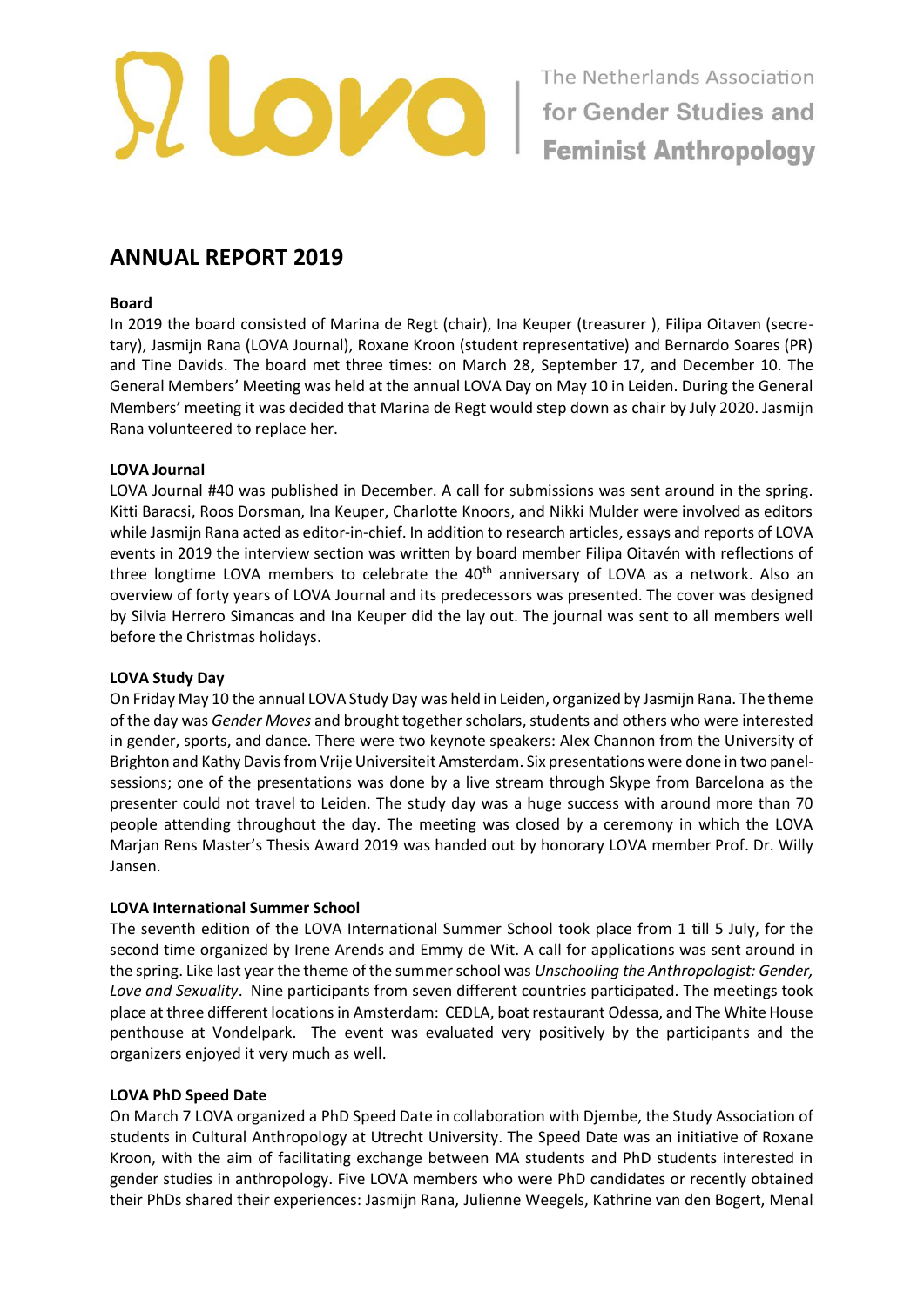Ahmad, and Merel van Mansom. Thirteen MA students participated.

# **EASA/LOVA Seminar**

On 19 and 20 September LOVA co-organized a two day seminar with the EASA Network for the Anthropology of Gender and Sexuality (NAGS) entitled: *Is Gender Dangerous?* The seminar focused on the backlash against gender equality and gender policies, mainly in Europe. The seminar took place at the Vrije Universiteit Amsterdam. Prof. Joanna Mishtal (University of Central Florida) gave a keynote, which was attended by forty people. There were panels with presentations of scholars from various countries and lively discussions.

# **LOVA Marjan Rens Master's Thesis Award 2019**

Thirteen submissions were received in February 2019. A jury consisting of Lenie Brouwer, Ina Keuper, Marina de Regt, and Maja van de Velden read all the theses of which four were selected for nomination. Willy Jansen ordered these and handed out the prizes to 1. Loes Oudenhuijsen: *You have to know how to play, otherwise they will catch you: Young women and the navigation of same-sex intimacies in contemporary urban Senegal;* 2. Melody Jap-Sam: *Women against feminism: A qualitative research into the understanding of modern Western anti-feminism in the context of an online community;* 3. Nika Looman: *Everyday gender queerness: Negotiating dominant notions of Dutch citizenship through everyday practices in a binary gendered society*; 4. Isadora Cardoso Vasconcelos: *Gender and climate change in pathways of development: Encounters of national policies with gender justice and climate justice*.

# **LOVA Mail Service**

In 2019 a total of 66 LOVA Mail Service messages have been distributed among LOVA members. The sending of messages was done quite regularly and the list of addressees has been kept updated.

# **Website and Facebook**

Bernardo Soares took charge of the PR responsibilities. The number of page followers from January 2019 to December 2019 increased by 112 new followers, summing up a total of 1294 followers on December 31. The majority of followers are from the Netherlands (643) and the United Kingdom (81), and 78% of them are women. We used two paid advertisements on Facebook to promote the LOVA International Summer School 2019 with a total spent of 24.99€. Most of LOVA's website views come from Facebook instead of Google search or directly onto the website.

## **Finances**

This year's positive result is due to the successful collection of the delayed 2018 membership fees of a large group of members as well as those of 107 paying members in 2019. Journal costs lowered this year but we had more expenditure on events organized; the International Summer School could be closed with a small profit. PR costs consisted only of the regular costs of website hosting and nearly all organization costs were spent on the bank accounts. The Marjan Rens Foundation fund was used for the award winners of the 2019 edition of the LOVA Marjan Rens Master's Thesis Award.

| <b>RUBRICS</b>                         | <b>REVENUE</b> | <b>EXPENDITURE</b> | <b>NET BALANCE</b> |
|----------------------------------------|----------------|--------------------|--------------------|
| Membership fees                        | 3,616.42       | 105.00             | 3,511.42           |
| Journal                                | 40.00          | 1,002.00           | $-962.00$          |
| Annual Study Day                       | 31.00          | 576.02             | $-545.02$          |
| PhD Speed Date 7-3-2019                | 0.00           | 112.05             | $-112.05$          |
| Seminar FCE 17-1-2020                  | 60.00          | 75.00              | $-15.00$           |
| <b>International Summer School</b>     | 3,250.00       | 2,900.06           | 349.94             |
| PR, incl. website and Facebook         |                | 134.12             | $-134.12$          |
| Organization costs                     |                | 183.27             | $-183.27$          |
| Marjan Rens Master's Thesis Award Fund |                | 943.55             | $-943.55$          |
| <b>SUM</b>                             | 6.997.42       | 6.031.07           | 966.35             |